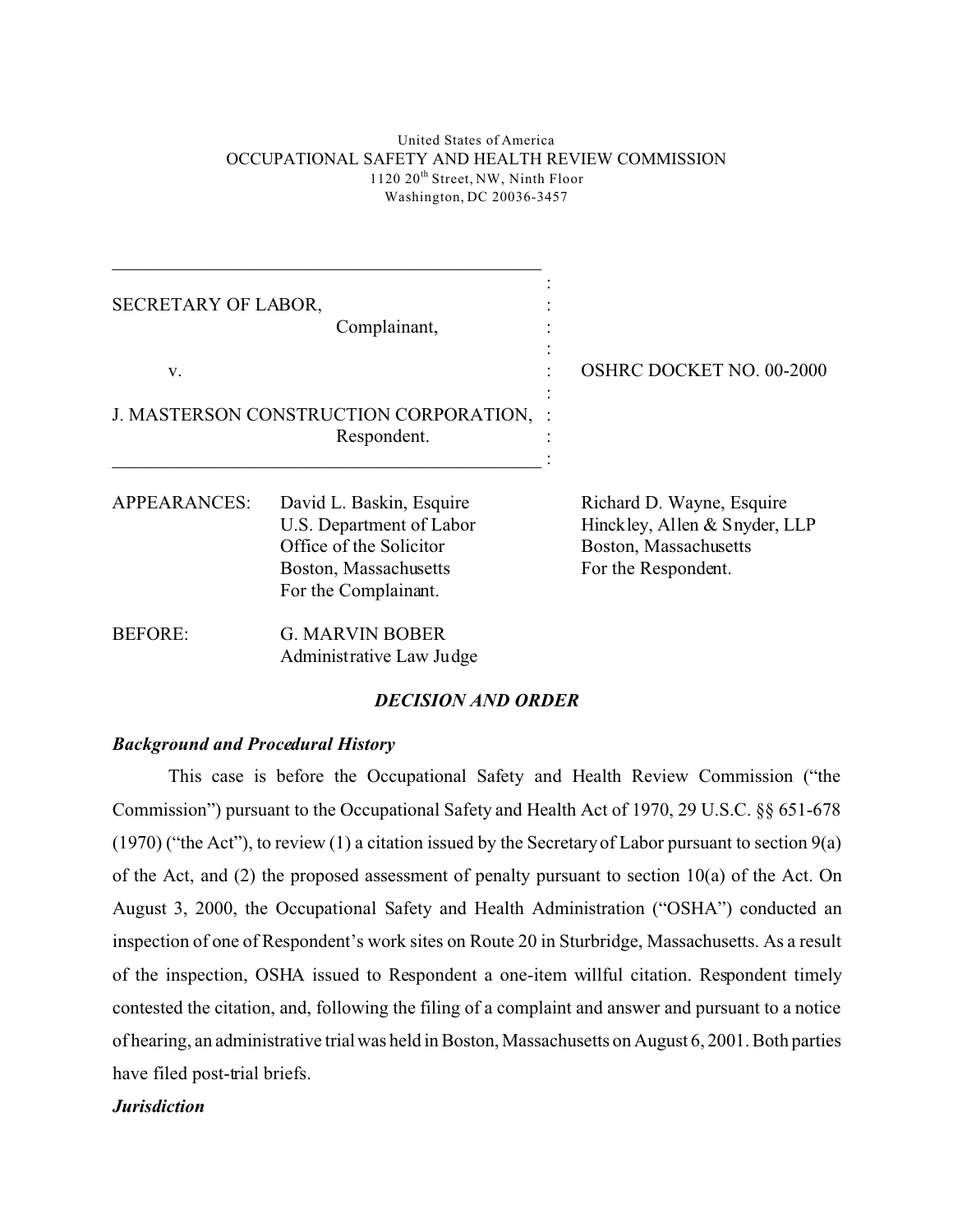The parties agree that Respondent, J. Masterson Construction Corporation, is an employer engaged in interstate commerce within the meaning of section 3(5) of the Act, 29 U.S.C. § 652(5), and that the Commission has jurisdiction over this case.

#### *Relevant Testimony*

Dale Varney, a compliance officer ("CO") for OSHA for 13 years, was traveling west on Route 20 on August 3, 2000, when he noticed the tops of two hard hats in a trench. The CO drove to a lot across the street from the site, and from there he observed two employees wearing hard hats inside the trench and another person, later identified as Jeffrey Masterson, one of Respondent's superintendents, standing over the trench looking down.<sup>1</sup> When the CO approached the work site, the superintendent told the employees to exit the trench. The CO testified that the walls of the trench were not shored and that no trench box was in use. He further testified that the wall closest to the highway was essentially vertical and not sloped at a two-to-one ratio. Using a steel measuring tape, the CO measured the trench to be approximately 10.5 feet long and 7 feet wide. He also measured the wall closest to the highway and found it to be 6 feet, 2 inches high. The CO observed that water had accumulated at the bottom of the trench, and, when he tested the soil, he found it to consist of Type B and Type C soil. Superintendent Masterson accompanied the CO to inspect a trench box that was on site about 200 yards away, and, minutes later, the superintendent had the trench box installed in the excavation. (Tr. 12-15, 18, 30-32, 39, 44-45, 49-50, 112-18.)

Jeffrey Masterson testified that he "swing[s] by" work sites to check on them, that he was present at the site when OSHA arrived, and that he observed the CO taking measurements of the trench. Superintendent Masterson stated that he himself measured the trench wall by angling the measuring tape because he could not put the tape straight down, and that, according to his measurement, the trench wall was around or less than 5 feet tall. He also stated that he took pictures of the excavation site. (Tr. 122-23, 126, 131, 134-36, 166-78, 184-85.)

John Masterson, Respondent's owner and president, testified that the company employs approximately 27 employees. He further testified that when employees are hired, they are given a copy of the company's written safety program and OSHA training through a consultant, and that, in

<sup>1</sup> Jeffrey Masterson, the son of Respondent's owner, testified that he himself does not have any ownership interest in the company. (Tr. 122, 135-36.)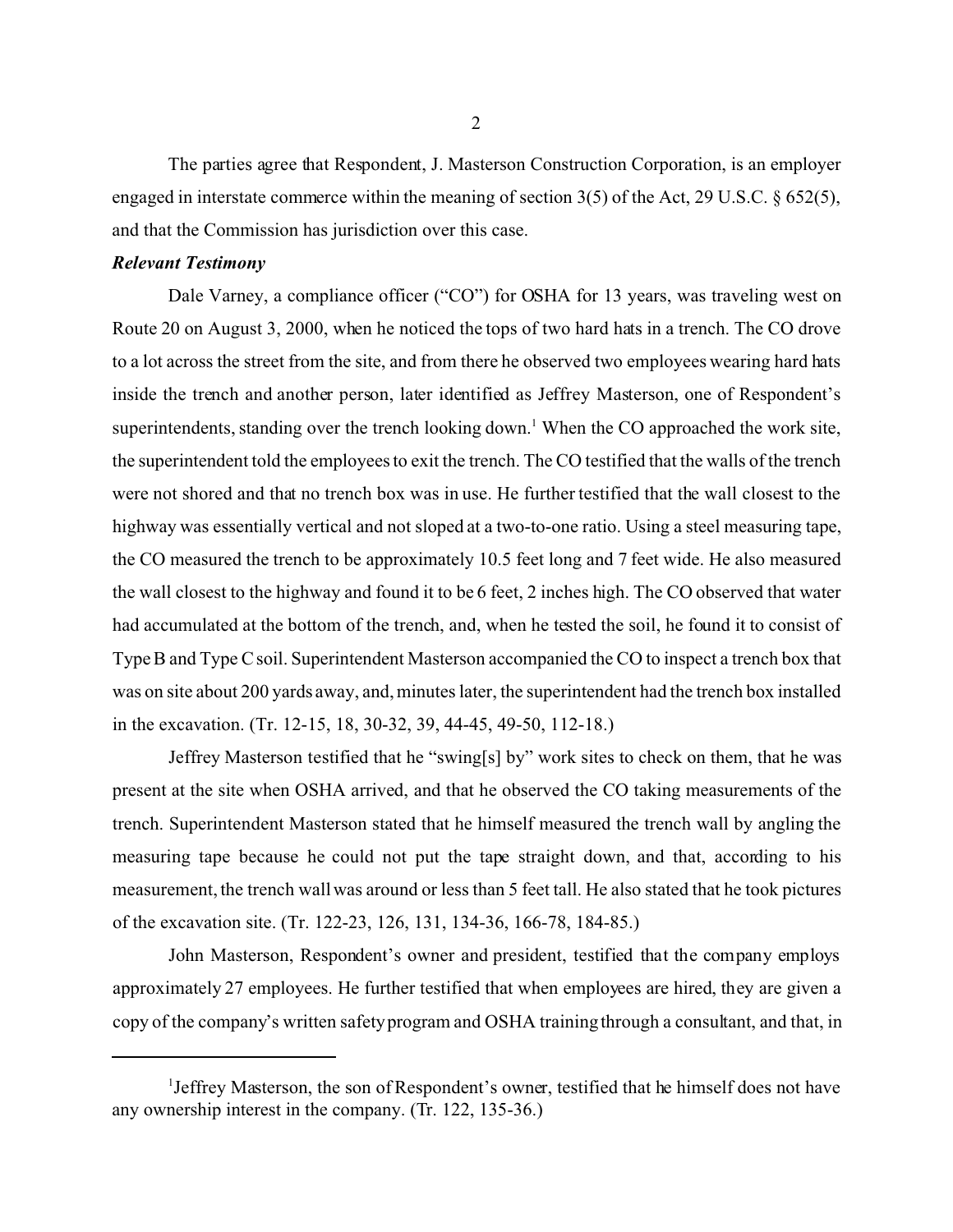addition, the company's foremen conduct weeklytoolbox meetings. At the trial, President Masterson verified that OSHA had inspected his company in 1994 and 1997, and he identified the two settlement agreements relating to those inspections. (Tr. 188-201; C-5-6.)

#### *Willful Citation 1, Item 1*

The Secretary alleges that Respondent violated 29 C.F.R. § 1926.652(a)(1) by failing to provide an adequate protective system designed to protect employees from possible cave-ins.<sup>2</sup> In order to establish a violation of a specific standard, the Secretary must show by a preponderance of the evidence that: (1) the standard applies to the cited condition; (2) there was a failure to meet the terms of the standard; (3) employees had access to the violative condition; and (4) the employer either knew, or with the exercise of reasonable diligence could have known, of the violative condition. *Halmar Corp.*, 18 BNA OSHC 1014, 1016 (No. 94-2043, 1997); *Atlantic Battery Co.*, 16 BNA OSHC 2131, 2138 (No. 20-1747, 1994).

The Secretary has satisfied her burden of proving aviolation of the standard for the following reasons. First, it is undisputed that the standard applies to the cited condition. Second, I find that Respondent failed to meet the terms of this standard. The excavation was not made entirely in stable rock, and, despite Respondent's claim, the trench wall closest to the highway was more than 5 feet deep.3 (Tr. 30, 38, 44-46, 83-84, 93-94, 112-13, 118-20; C-1, R-5.) The CO's testimony, which I found credible and convincing, was that the near-vertical trench wall closest to the highway was 6 feet, 2 inches tall. (Tr. 30, 38, 46, 83, 113, 118.) Superintendent Masterson attempted to discredit the CO's measurement by testifying that it was not possible to drop the steel measuring tape straight down into the trench. (Tr. 134-35.) Rather, according to the superintendent, the only way to measure the wall was to drop the tape down at an angle, and, using this method, he measured it to be 64

<sup>2</sup> Specifically, the standard provides that:

Each employee in an excavation shall be protected from cave-ins by an adequate protective system designed in accordance with paragraph (b) or (c) of this section except when: (i) Excavations are made entirely in stable rock; or (ii) Excavations are less than 5 feet (1.52 m) in depth and examination of the ground by a competent person provides no indication of a potential cave-in.

<sup>&</sup>lt;sup>3</sup>The CO also testified that nearby traffic and water accumulation further undermined the stability of the trench wall. (Tr. 46; C-3, C-7.)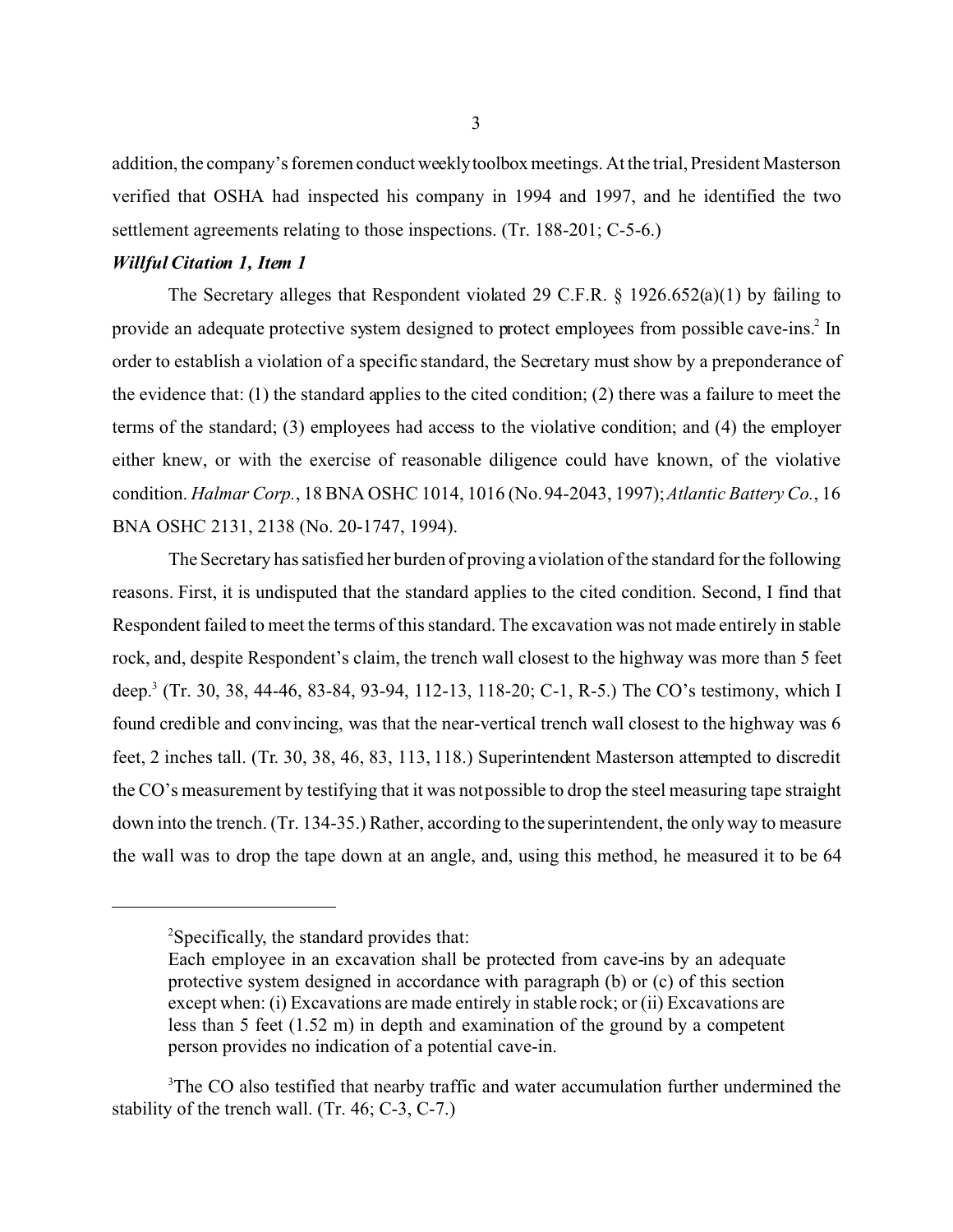inches or 5 feet, 4 inches high.<sup>4</sup> (Tr. 134-35, 166.) Contrary to the superintendent's assertion that the tape could not be dropped straight down, photographs C-3 and C-7 clearlyshow that the subject wall was concave or undercut, which supports the CO's testimony that he was able to drop the tape straight down. Photograph C-1, which depicts two employees in the trench with the subject wall above their heads, also supports the finding that the trench was over 5 feet deep.<sup>5</sup> The superintendent's testimony is further undermined by the fact he did not inform the CO of his measurement during the inspection. (Tr. 185-86, 218-19.) If the superintendent had actually measured the wall to be 5 feet or less, it is reasonable to conclude he would have shared his measurement with the CO.<sup>6</sup> I also found credible the CO's testimony that Respondent did not provide an adequate protective system to protect its employees. (Tr. 18, 20, 37-38.) The CO's testimony, as well as photographs C-1, C-3, C-7 and R-5, clearly establish that Respondent did not slope nor shore the trench and that no trench box was in use. Accordingly, Respondent did not comply with the terms of the standard.

Third, I find that employees had access to the violative condition. The record shows that at least two employees were working inside the trench and exposed to the cited condition.<sup>7</sup> (Tr. 13-15,

5 Photograph R-5, while not as dispositive as C-1, also indicates that the trench wall was likely more than 5 feet deep.

<sup>&</sup>lt;sup>4</sup>Respondent implies that because the superintendent's measurement was taken at an angle, this would constitute the "hypotenuse" of a triangle such that the true height of the wall would be around 5 feet. (R. Brief, p.15; Tr. 134-35.) I cannot make this leap in logic without accurate measurements of either the angles of the triangle or the length of one of the sides of the triangle. Respondent provided neither, rendering its theory sheer speculation at best.

<sup>6</sup> Respondent also attempts to discredit the CO's measurements by introducing into evidence photographs of the 6-foot by 8-foot trench box. (Tr. 100-02, 123-25, 142-59; R-4, R-8.) However, R-4, the photograph of the trench box inside the trench, provides insufficient evidence of the depth of the trench, particularly since it cannot be ascertained whether the box is sitting at the bottom of the trench. Moreover, if the box had in fact provided accurate evidence of the depth of the trench, it seems unlikely the superintendent would not have pointed this out to the CO.

Respondent argues that even if the CO's measurements were accurate, employees were not exposed to a hazard because a high density fill protected the trench walls. (R. Brief, p. 18.) In support of its argument, the Respondent cites photographs C-4, R-5 and R-7. (R. Brief, p. 8-9, 18.) I, however, fail to see how these photographs support Respondent's argument. Rather, photograph C-7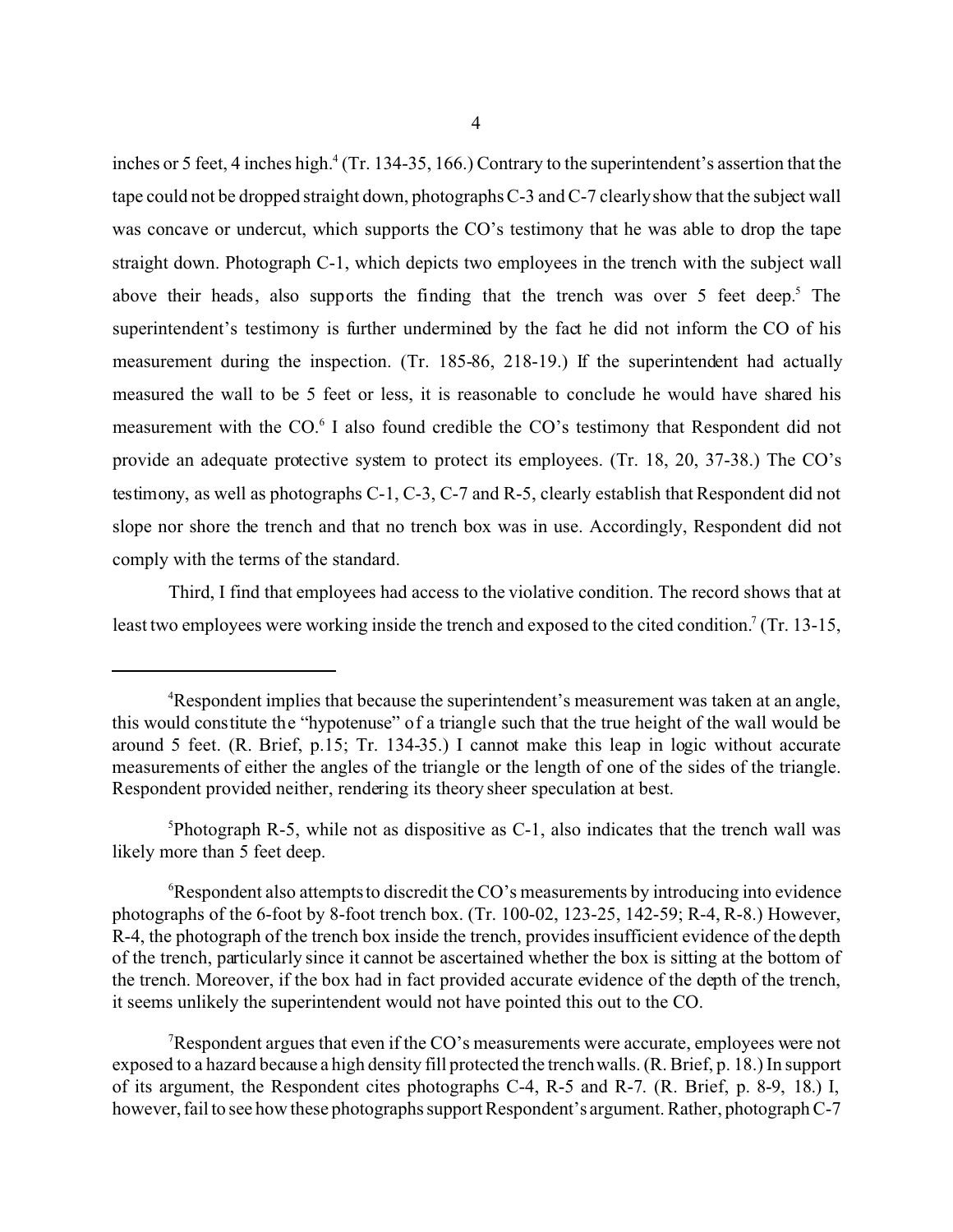21-24; C-1, R-5.) Finally, I find that Respondent had actual knowledge of the violative condition. Knowledge of the employer's foreman or supervisor is imputable to the employer for the purpose of establishing knowledge. *Halmar*, 18 BNA OSHC at 1016. SuperintendentMasterson was notonly present at the excavation site, but he was also standing at the edge of the trench looking down at the employees while they were exposed to the violative condition. (Tr. 13-15, 21-24; C-1, R-5.) Based on the foregoing evidence, the Secretary has satisfied her burden of proving the alleged violation.<sup>8</sup>

The Secretary has classified this violation as willful. The Commission has held that a willful violation is one committed "with intentional, knowing or voluntary disregard for the requirements of the Act or with plain indifference to employee safety." *Williams Enter., Inc.*, 13 BNA OSHC 1249, 1256 (No. 85-355, 1987). As the Commission in *Williams* further explained:

A willful violation is differentiated by a heightened awareness–of the illegality of the conduct or conditions–and by a state of mind–conscious disregard or plain indifference. There must be evidence that an employer knew of an applicable standard or provision prohibiting the conduct or condition and consciously disregarded the standard. Without such evidence of familiarity with the standard's terms, there must be evidence of such reckless disregard for employee safety or the requirements of the law generally that one can infer that if the employer had known of the standard or provision, the employer would not have cared that the conduct or conditions violated it. It is therefore not enough for the Secretary simply to show carelessness or lack of diligence in discovering or eliminating a violation; nor is a

more accuratelydepicts the high density fill in only a small area of the trench wall, and not extending the full length of the wall.

<sup>&</sup>lt;sup>8</sup>Respondent asserts the affirmative defense of unpreventable employee misconduct. (R. Brief, p. 20.) To prove this defense, Respondent must show that: (1) it had established work rules designed to prevent the violation, (2) it had adequately communicated the rules to its employees, (3) it had taken steps to discover violations, and (4) it had effectively enforced the rules when violations were detected. *Jensen Constr. Co.*, 7 BNA OSHC 1477, 1479 (No. 76-1538, 1979); *see also, General Dynamics Corp. v. OSHRC*, 599 F.2d 453 (1<sup>st</sup> Cir. 1979). The Commission has held that "[w]here a supervisory employee is involved, the proof of unpreventable employee misconduct is more rigorous and the defense is more difficult to establish since it is the supervisor's duty to protect the safety of employees under his supervision." *Archer-Western Contractors Ltd.*, 15 BNA OSHC 1013, 1017 (No. 87-1067, 1991). Here, Superintendent Masterson, the owner's son, was involved in the misconduct–he watched and allowed employeesto be exposed to the hazardous condition. (Tr. 13-15, 21-24; C-1, R-5.) Further, Respondent presented no evidence to show it had taken steps to discover violations or that it had effectively enforced the rules when violations were detected. Respondent's defense is thus rejected.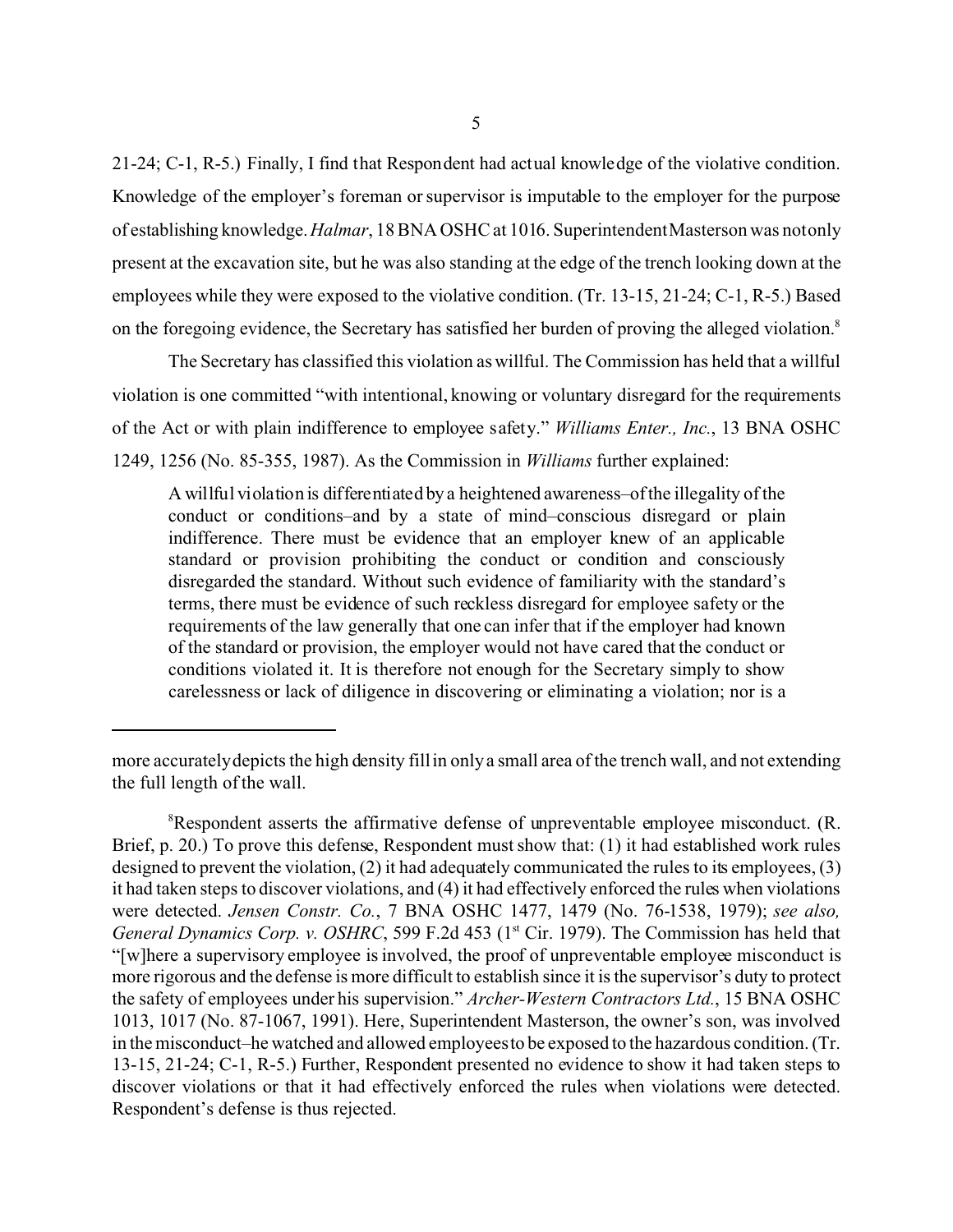willful charge justified if an employer has made a good faith effort to comply with a standard or eliminate a hazard, even though the employer's efforts are not entirely effective or complete....[T]he test of an employer's good faith for these purposes is an objective one–whether the employer's belief concerning a factual matter or concerning the interpretation of a standard was reasonable under the circumstances.

## *Id.* at 1256-57, 1259 (citations omitted).

I conclude that Respondent had the requisite heightened awareness and state of mind to classify this violation as willful. Respondent clearly had knowledge of the requirements of the standard, as it had been cited for the same violation twice previously, once in 1994 and once in 1997. (C-5-6.) In addition, the company president confirmed that all the supervisors were "competent persons" with 10 hours of OSHA training, including training in trenching. (Tr. 208-11.) Finally, the superintendent admitted to the CO that, as a competent person, he was aware of OSHA's trenching requirements. (Tr. 19-20, 47, 96-98.) Yet, despite this knowledge, the superintendent stood by as employees were exposed to the cited condition. (Tr. 13-15, 21-24; C-1, R-5.) Moreover, any assertion that the superintendent did not believe the trench violated OSHA's trenching standards would be unreasonable in light of the photographs illustrating that the wall was higher than the employees' heads and thereby greater than 5 feet deep. It would appear that Respondent was motivated more by a desire to finish the job quickly than by a desire to comply with the standard, and the fact that a trench box was placed in the trench without much difficulty, and within minutes of the CO's request, is clear evidence of Respondent's state of mind. (Tr. 20, 49-50.) By allowing its employees to work in the trench without an adequate protective system, Respondent intentionally disregarded the requirements of the Act and demonstrated plain indifference to employee safety. Therefore, Respondent's violation of the cited standard was properly characterized as willful.

#### *Penalty*

Pursuant to section 17(j) of the Act, 29 U.S.C.  $\S$  666(j), the Commission must give due consideration to four factors in assessing penalties: (1) the size of the employer's business, (2) the gravity of the violation, (3) the employer's good faith, and (4) the employer's prior history of OSHA violations. Generally, "the gravity of a violation is the primary element in the penalty assessment." *J.A. Jones Constr. Co.*, 15 BNA OSHC 2201, 2214 (No. 87-2059, 1993). "The gravity of a particular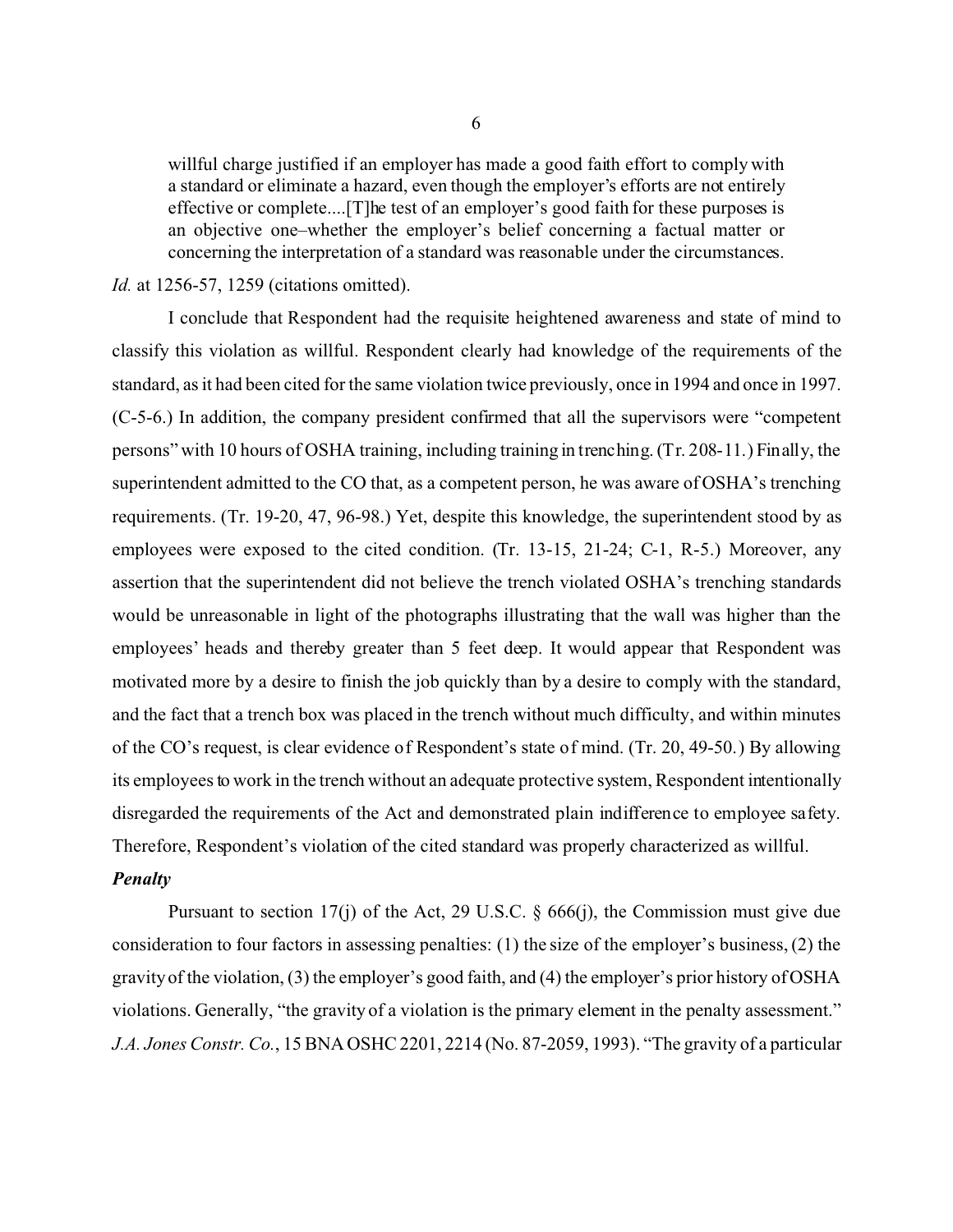violation depends on such matters as the number of employees exposed, the duration of the exposure, the precautions taken against injury, and the likelihood that any injury would result." *Id*. at 2214.

The Secretary has proposed a penalty of \$33,000 for the violation but has failed to specify the basis for this penalty amount.<sup>9</sup> The Commission has held that "[i]t is the Secretary's burden to introduce into the record evidence bearing on these section 17(j) factors. [She] should also explain how [she] arrived at the penalty proposed." *Valdak Corp.*, 17 BNA OSHC 1135, 1138 (No. 93-0239, 1995). Despite the Secretary's failure to explain her rationale, the necessary information can be found in the record. I find the gravity of the violation to be moderate to high, considering the number of employees exposed, the duration of the exposure, the precautions taken against injury and the probability an accident would occur. (*See, e.g.*, Tr. 46, 57.) As to size, the Commission takes into consideration the total number of employees and the employer's financial condition. *See Hern Iron Works, Inc.*, 16 BNA OSHC 1619, 1624-25 (No. 88-1962, 1994). There is no evidence in the record about the company's financial condition, but President Masterson testified that Respondent has approximately27 employees. (Tr. 188). Ifind, therefore, that Respondent is entitled to an adjustment in penalty based on size. As to good faith, no adjustment is appropriate in light of Respondent's failure to take any measure to protect its employees. (Tr. 18, 20, 37-38; C-1, C-3, C-7, R-5.) Finally, as to prior history, no adjustment is appropriate, as Respondent was cited for violating the same standard in 1994 and 1997. (Tr. 190-93; C-5-6.) On the basis of the foregoing analysis, a penalty of \$23,100.00 is appropriate and is accordingly assessed.

<sup>&</sup>lt;sup>9</sup>While the Secretary attempts to explain the rationale for the proposed penalty in her brief, she offered no such explanation at the hearing.